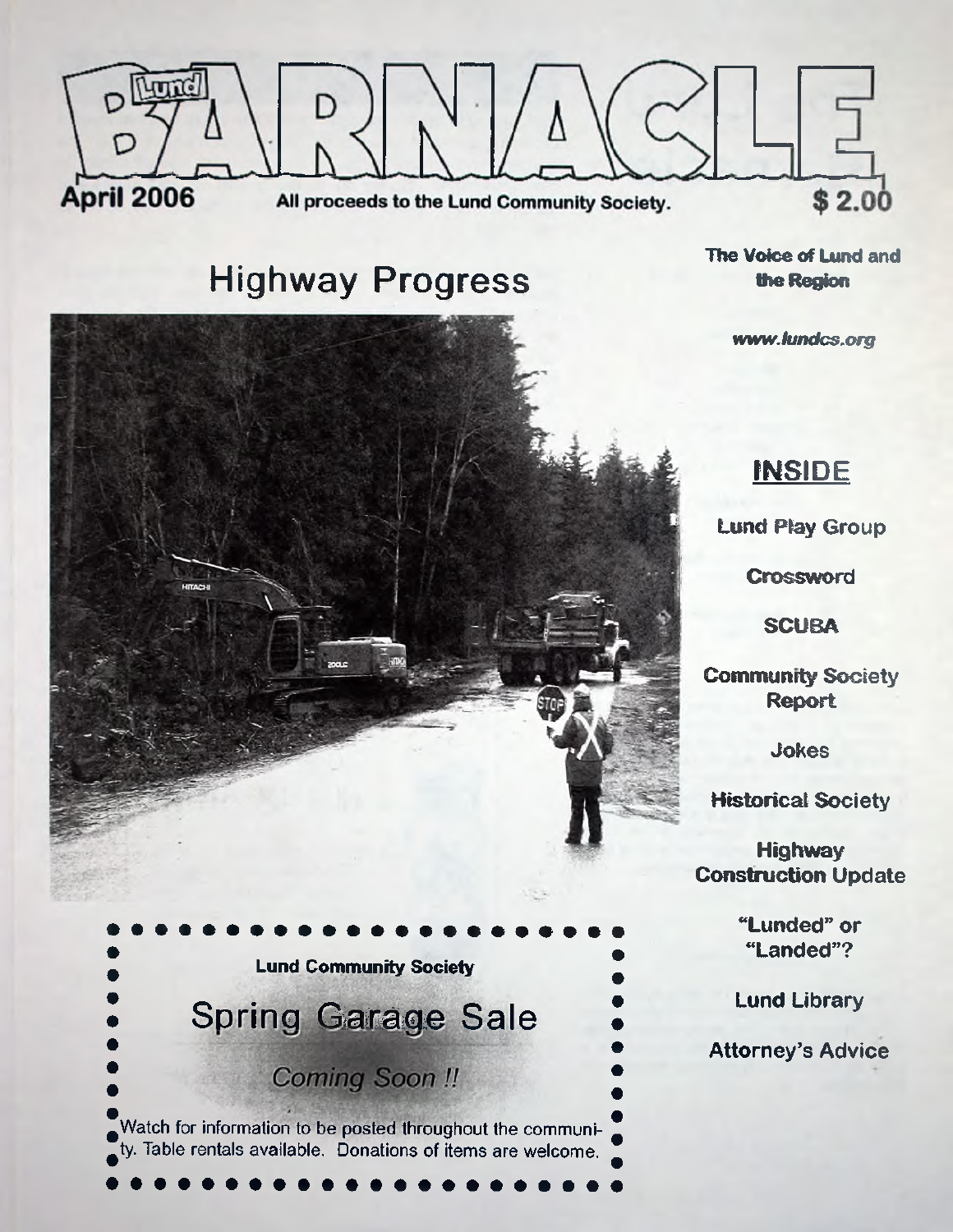# **Ann Snow The Lund Barnacle**

**Publisher:** The Lund Community Society

> **Editor:** Ann Snow

#### Writers:

Karen King Ann Snow Amanda Zaikow Saundra Court Cressy

Photography: Ann Snow

Layout and Design: Ann Snow

Sales Representatives: **Ann Snow** 

The Lund Barnacle is published seasonally. All proceeds go to the Lund Community Society, a non-profit organization! providing community services to Lund and Region. Submissions are welcome in the farm of articles, news items, letters to the editor, filters, graphics and photographs. We reserve the right to edit for clarity and length. Submit to the Barnacle in the Lund Community building; or contact Ann *Snow* at 604- 483-9220 or email barnacle@lundcs.org*.*

#### Editorial Policy

The Barnacle is a forum for ideas in the Lund community. Editorial policy is to print what people submit in their own voices as much as possible, respecting the paper's purpose of providing a forum for the community on things that matter to its members.

# **Editor**

Well spring is here once again and it's great to see the flowers blooming and the trees in bud. That means it's time to start the garden for the summer but of course we've had all winter to plan for it, right? So we are all ready with our little seeds and gardening tools, right? And smiles on our faces? Oh to be so organized . . .

Spring brings change and for those of you who are not aware, Nicole at the post office asked me to mention that the post office will be moving to the lower side of the hotel. Renovations are well under way beside Rockfish Kayak but the completion date is not yet known so no moving date has been set. The new post office will be larger with rear-loading mail boxes, more parcel storage and ample parking. I'm sure a notice will be posted before our mail boxes are relocated.

And remember next time you drive into Powell River, "Patience is a virtue'. It will all be over soon.

Ann



Two fish swim into a concrete wall. The one fish swim into a concrete wall.<br>turns to the other and says "Dam!"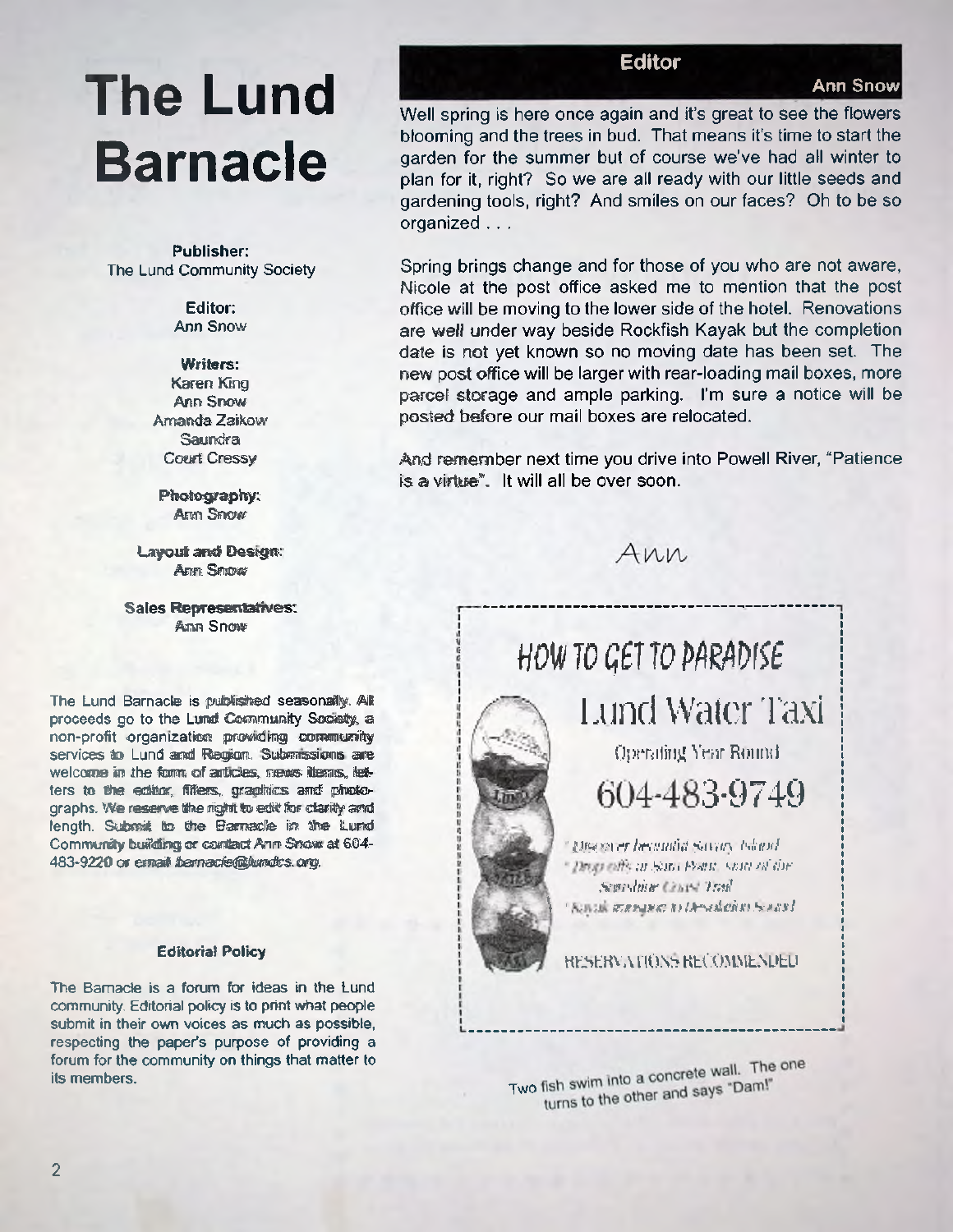# **SCUBA**

Karen King

"The Dive Capital of Canada". That's the title Powell River to Lund can be proud to promote! Jacques Cousteau rated diving our waters as 2nd only to the Red Sea for clarity of water and diversity of life.

With all the world's eyes on Vancouver for the 2010 Olympics, many interested travelers are already inquiring about our area, services and "World Class" diving.

With the lakes, rivers, and vast amount of ocean at our doorstep, water is all around us here on the "Best Coast"!

National Geographic and many other famous movie makers have selected our waters to film on, in or under.

What a great place to learn to SCUBA dive! "SCUBA" stands for Self Contained Underwater Breathing Apparatus. The oldest recognized Canadian organization for education and training in SCUBA is ACUC - American Canadian Underwater Certifications. The training in our temperate waters gives students the skills necessary for the extraequipment, thick neoprene wet suits or dry suits are needed to keep us extra warm in our 47-50f or 9-11c degree waters.

After successfully diving in our waters, you are ready to take off about 20 or more pounds of lead and travel to the warm water destinations we all dream of. The confidence gained by students in the more technical training gained in our waters is very obvious to charter operators in warm water resorts, compared to those who have learned to dive by a "resort based dive training centre".

Many visiting warm water instructors are challenged at first to dive "West Coast Style" but with the proper equipment and a well-trained guide they are exploring our beautiful coast in no time.

This is yet another drawing card for our visitors who want to learn or advance their diving skills while visiting our area.

# Advertising Rates

**Business Card Size: \$ 7.50 Double Business Card Size: \$ 15.00 Half Page: \$40.00 Full Page : \$ 80.00**

**All proceeds support the Lund Community Society**

 **Next deadline for submissions is June 15th, 2006, for Julyl edition.**



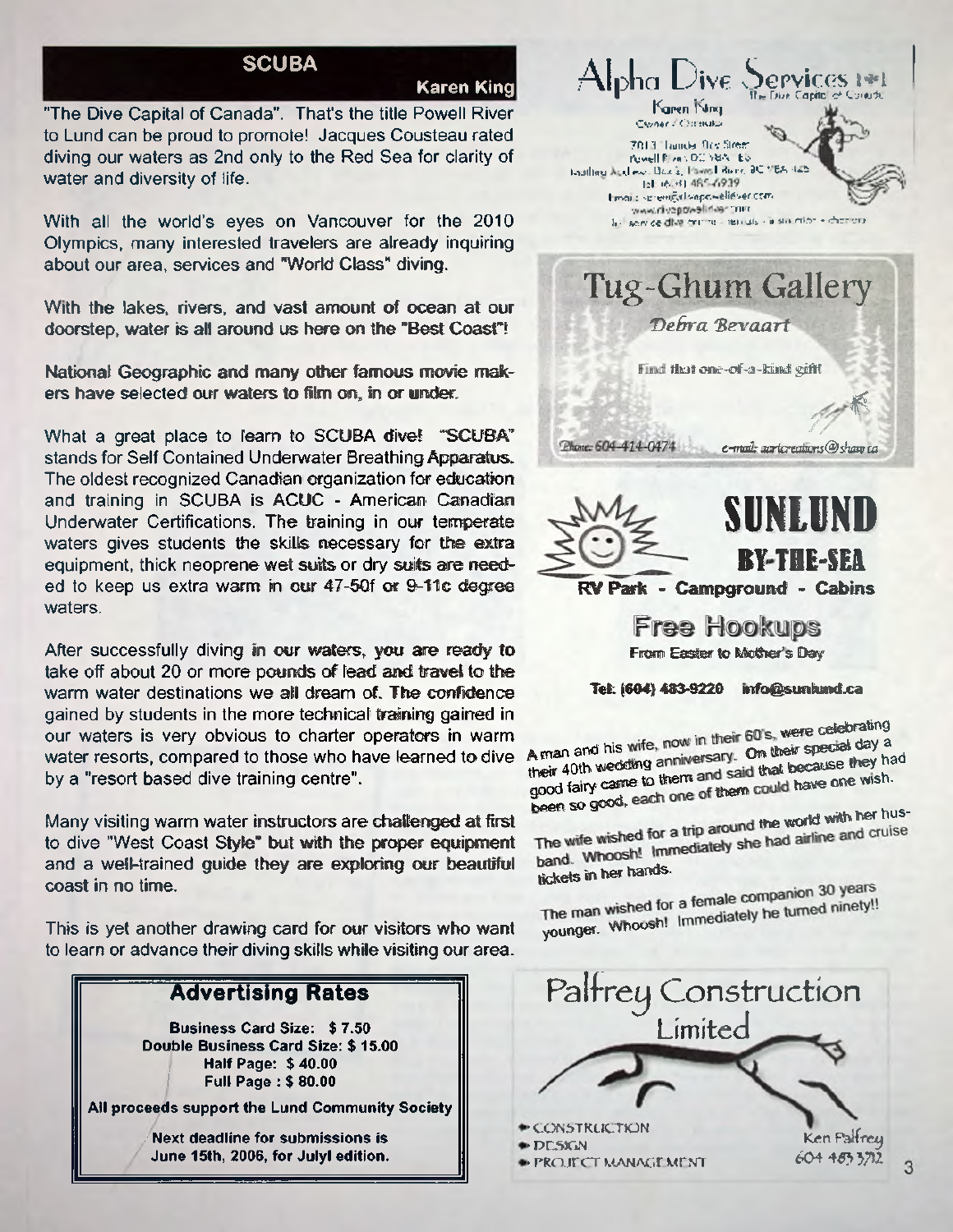# **Highway 101**

I recently spoke with Doug Kidd of the Highways Department about the destruction construction work taking place along our lifeline to the rest of the world. Work is moving along quickly and the crews will be working right through the month of April, ending at Sturt Road. The work this year consists of logging and widening. to the highway allowance. The shoulders will be groomed but not paved this year. Also the centre line will not be repainted this year.

Doug indicated that the workers are trying very hard to keep the delays to a maximum of 10 - 15 minutes so expect, and plan for, delays. A pilot vehicle is now being used to guide vehicles through the roughest areas because of safety concerns and control factors.

There are thirty people employed on the road work, of whom twenty-eight are locals.

Why Are Men happier?

Men are just happier people. What do you expect from such simple creatures?

Your last name stays put. The garage is all yours. Wedding plans take care of themselves. Chocolate is just another snack. You can never be pregnant. You can wear a white t-shirt to a water park. You can wear NO t-shirt to a water park. Car mechanics tell you the truth. The world is your urinal. You never have to drive to another gas station restroom because this one is just too icky You don't hav to stop and think of which way to turn a nut on a bolt. Same work, more pay. Wrinkles add character. Wedding dress \$5,000 - tux rental \$100. People never stare at your chest when you're talking to them, The occasional well-rendered belch is practically expected. New shoes don't cut, blister, or mangle your feet. One mood all the time. Phone conversations are over in 30 seconds flat. You know stuff about tanks. A five-day vacation requires only one suitcase. You can open all your own jars. You get extra credit for slightest act of thoughtfulness. If someone forgets to invite you, he or she can still be your friend. Your underwear is \$8.95 for a three-pack. Three pairs of shoes are more than enough. You almost never have strap problems in public. You are unable to see wrinkles in your clothes. Everthing on your face stays its original colour. The same hairstyle lasts for years, maybe decades. You only have to shave your face and neck. You can play with toys all your life. Your belly usually hides your big hips. One wallet, one pair of shoes, and one colour for all seasons. You can wear shorts no matter how your legs look. You can "do" your nails with a pocket knife. You have freedom of choice concerning growing a mustache. You can do Christmas shopping for 25 relatives on December 24 in twenty-five minutes. No wonder men are happier.







1980 21-passenger school bus. Has passed inspection and runs. Is no longer required by the Lund Community Society. For more information, go to www.lundcs.org.



A man walks into a bar with a slab of asphalt under his arm and says "A beer please, and one for the says  $\frac{1}{2}$ and one for the road

### **Ann Snow**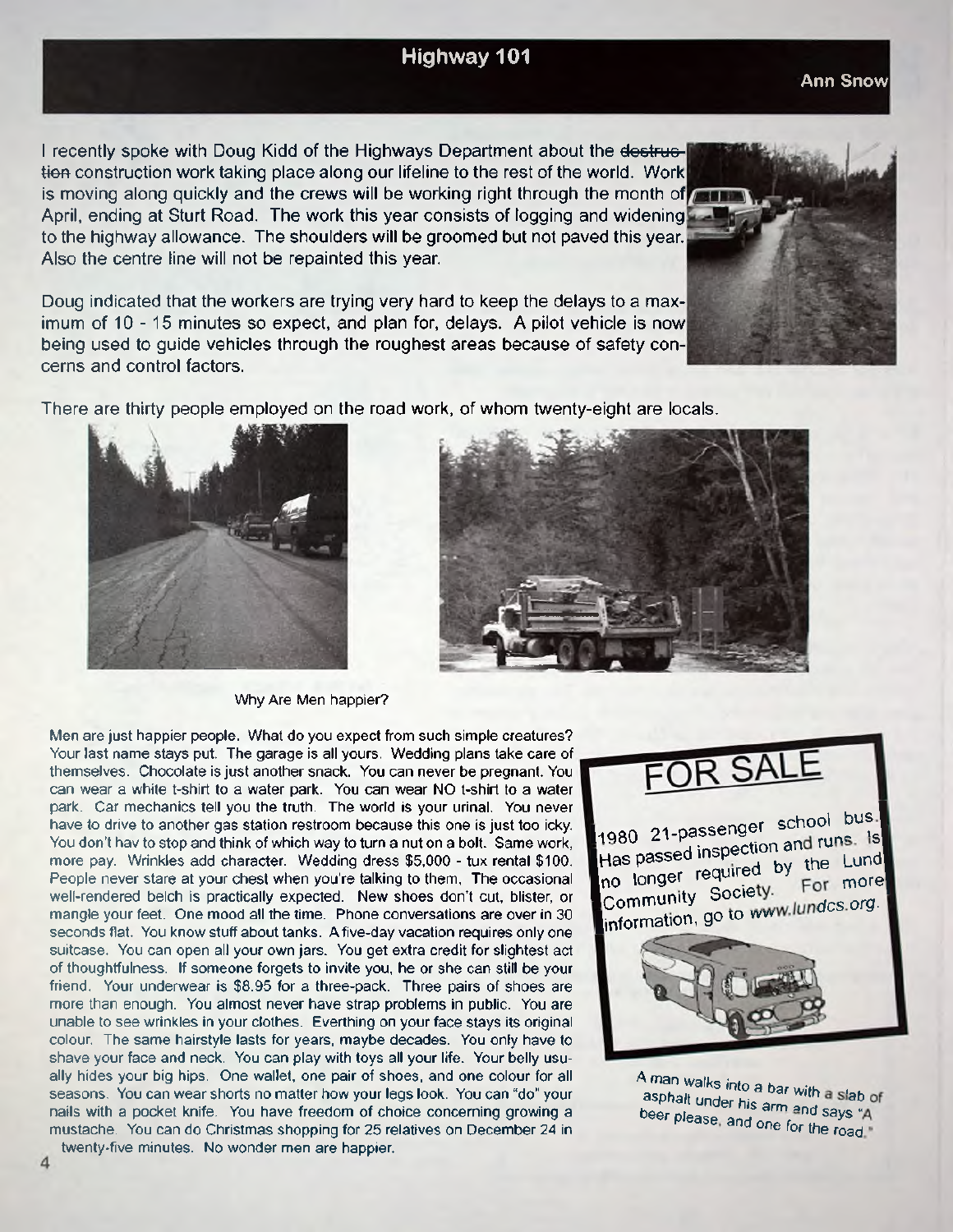# "Bounce" This Around

1*.* Carry a sheet of Bounce in your pocket to keep yellow jackets away.

2. Bounce will chase ants away when you lay a sheet near them. It also repels mice. Spread sheets around foundation areas, or in trailers and cars that are sitting and it keeps mice from entering the vehicle.

3. It takes the odour out of books and photo albums that don't get opened too often. Works in musty suitcases and waste baskets too.

4. Bounce repels mosquitoes. Ties a sheet of Bounce through a belt loop when outdoors during mosquito season.

5. It eliminates static electricity from your television (or computer screen) and from venetian blinds.

6. To dissolve soap scum from shower doors, clean with a sheet of Bounce.

7. Freshen the air in your home by placing an individual sheet of Bounce in a drawer or hang it in the closet. Put a sheet in your vacuum cleaner to freshen the air.

8. To prevent thread from tangling, run a threaded needle through a sheet of Bounce before beginning to sew.

9. Collect cat hair by rubbing the area with a sheet and it will magnetically attract all the loose hairs.

10. Wipe up sawdust from drilling or sandpapering. A used sheet of Bounce will collect sawdust like a tack cloth.

11. Put a sheet in your sleeping bag and tent before folding and storing them.





### **January's Crossword Answers**

5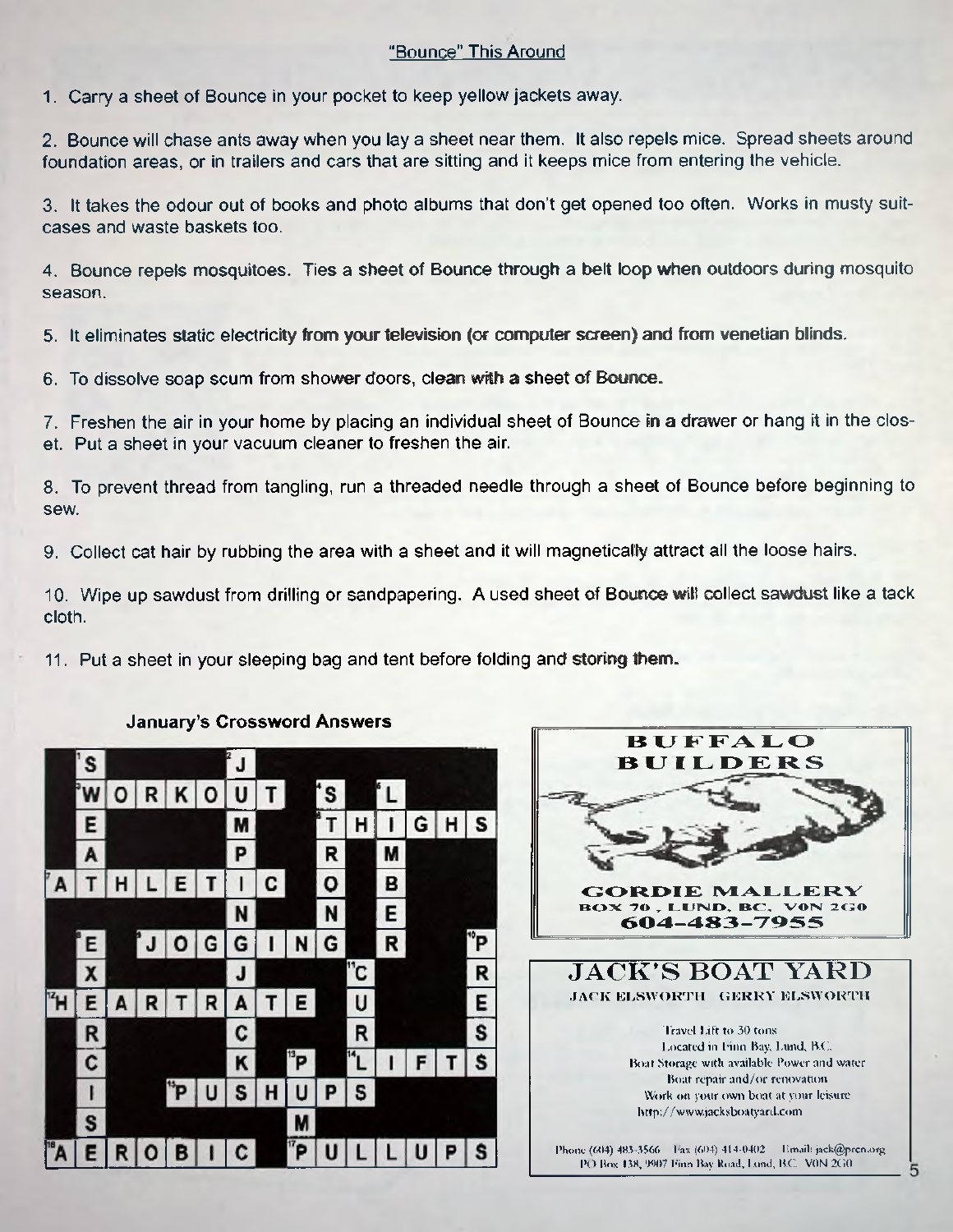# **Lunded Immigrant or Landed Lundite?**

**Anne Cressy**

Barnacle editor Ann Snow asked if I could write a newcomer/oldtimer style of submission. There being no way to say no, I agreed to start the ball rolling close to home and interview my dear husband. (Poor man, I say yes and he's interviewed). It is our hope that you the reader will get into the spirit and send your story to Anne Cressy via email at [DAYDREAMS@onelink.ca](mailto:DAYDREAMS@onelink.ca) or phone 483- 2128 for submission in the summer edition of the Barnacle.

#### *Who - bom and bred or import*

Court Cressy - import - born in Vancouver (Marpole). Left Vancouver in 1950 moving to Victoria for a few years. Then it was upcoast, down south as far as Cuba, and everywhere in between until 1968.

Anne Cressy - import - born in Kingston Ontario. Left in 1969 to travel and live all over Canada and the States. Immigrated to B.C. in 1978 from Quebec.

#### *When did vou first see Lund?*

Court - Around Xmas time 1963 while sailing southward from McKenzie Sound to Victoria. I didn't pull in until 1966

Anne - When you live in Egmont you have two choices for supplies. Sechelt or Powell River. On the first shopping/exploratory trip to Powell River I decided to go to the end of the road. After a full day of gloom and clouds from Egmont through Powell River, it was sunny in Lund.

#### *Whv did vou move or decide to stay?*

Court - Settled into Powell River in 1968 and after a few visits to Lund discovered the property I now live on was for sale. The price was too good to turn down and by 1975 I had built the log house and moved in.

Anne - 1 decided to move that first day, I had finally found the "sunshine" on the Sunshine Coast. I arrived a few years later.(2000)

#### *How* - *What do vou do to stave off the bill collector?*

Court - Since moving here I've been a logger, sign painter, water witcher, trail blazer, politician and a few unmentionables. Now I'm a ward of the state on OAP and CPP

Anne - I've worked at whatever came my way that needed doing, mostly though I've had the pleasure of working with stained glass as a teacher and artist.

*Where - Location of residence Court & Anne* In the bush off Sarah Point road.

#### *What - What would vou like to share about vourself/selves?*

Court - Now that I've more or less retired I hope to return to the arts.still waiting^ for inspiration, to urge, to start painting again. In the meantime I'm playing^ with rough rock beings.

Anne - Life is good!

# **Pristine Charters**

**Customized Charters ! Sightseeing, Fishing, Scuba Diving, Food & Beverage Service**

> **Contact: Randal Drader Telephone: 604-483-4541 Boat: 604-483-1131 e-mail: [pristine@prcn.org](mailto:pristine@prcn.org)**

You're Invited

"The Saltchuck Shantymen" invite you to join "The Saltchuck Sharilymon shanty.<br>the crew or lead your own shanty.

come join the fun at the Lund Community<br>Come join the fun at the Lund Community Centre (formerly Lund School) on the last<br>Thursday of each month.

**I Share your favourite shanty, poem ot story.**

Singing with authentic abandon **begins at** 7**.**30**pm-**

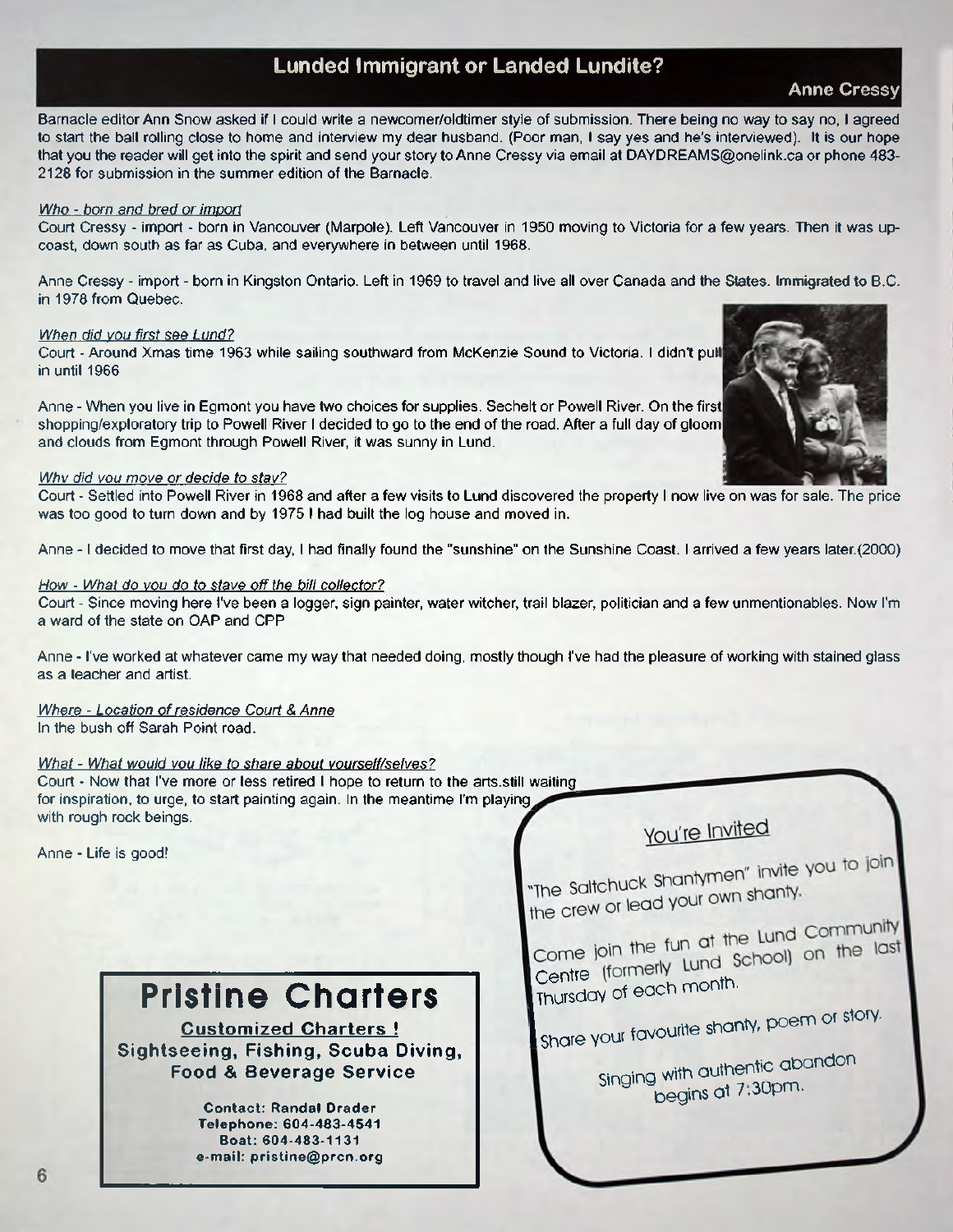#### **Lunded Immigrant continued**

*Who - Born and bred or import?* Dave Ostapin & Fran Lacey moved here from Qualicum Beach.

#### *When* - *did vou first* see *Lund?*

March 2004 we came to look. We bought property June 2004.

#### *Whv - did vou move or decide to stay?*

Vancouver Island was getting very busy. We wanted a slower, less **crowded rural area to live in and yet allow Dave to pursue his business. Boating for fun and relaxation was very high on our 'reason to move\* fist also.**

#### How - What do you do to stave off the bill collector?

**Dave is an aluminum fabricator.** Fran **is retired from doing** estate **management and gardening h i Qualicum Beach, and has a plan to find a new as** yet **unknown occupation.**

#### *Where - Location of residence*

Comer of Baggi Road and Grouse Ridge Road.

#### *What - What would vou like to share about vourself/selves?*

Dave is looking forward to recreating in this beautiful area. Fran has the gardening challenge of her life to figure out how to grow things on bedrock.



Two people sitting in a kayak were chilly so they lit a fire in<br>he craft. Unsurprisingly it sank, proving once again the in the craft. Unsurprisingly it sank, proving once again that you<br>can't have your kayak and heat it too can't have your kayak and heat it too.

#### **Lund Community Society**

Attention! A spring occasion! All earth, air, water and people lovers! On April 22, everyone welcome, young and old, to participate in our annual Earth Day Celebration hosted in Sliammon this year. Let's join our hands in acknowledging the importance of mutual respect between brothers, for each other, and for this beautiful, fragile world we all live in and share. Mingle and gab, communicate, collaborate and congratulate.

With the coming of warmer spring and summer weather, the Lund Community Society Facility and the Lund Gazebo program bookings and activities are on the rise. From regularly scheduled use of the facility by local area interest groups and organizations, to spring Spanish lessons (which will be repeated on Sundays again in the fall to accommodate everyone), to Tai Chi on Wednesday and Thursday evenings, Friday's ongoing preschool play group, to summer weddings, parties and social events. Call now to book your event. The spaces are filling ini use your facilities - ensure the programs you want to keep, or would like to see in your community in the future are supported.

And on Saturday, May 13th (let's all make this a good one), the Lund Community Society is holding their annual Silent Auction/Garden Raffle fundraiser. A future flea market is planned so you can find that "thing-a-ma-bob" that you've wanted for a long time but haven't been able to find or afford at a good price. Local businesses, interest groups and enthusiastic community members wishing to make donations for either the Auction of the Flea Market, call (604) 483-9000 or (604) 483-9616 to make arrangements. It's our facility. Let's use it!

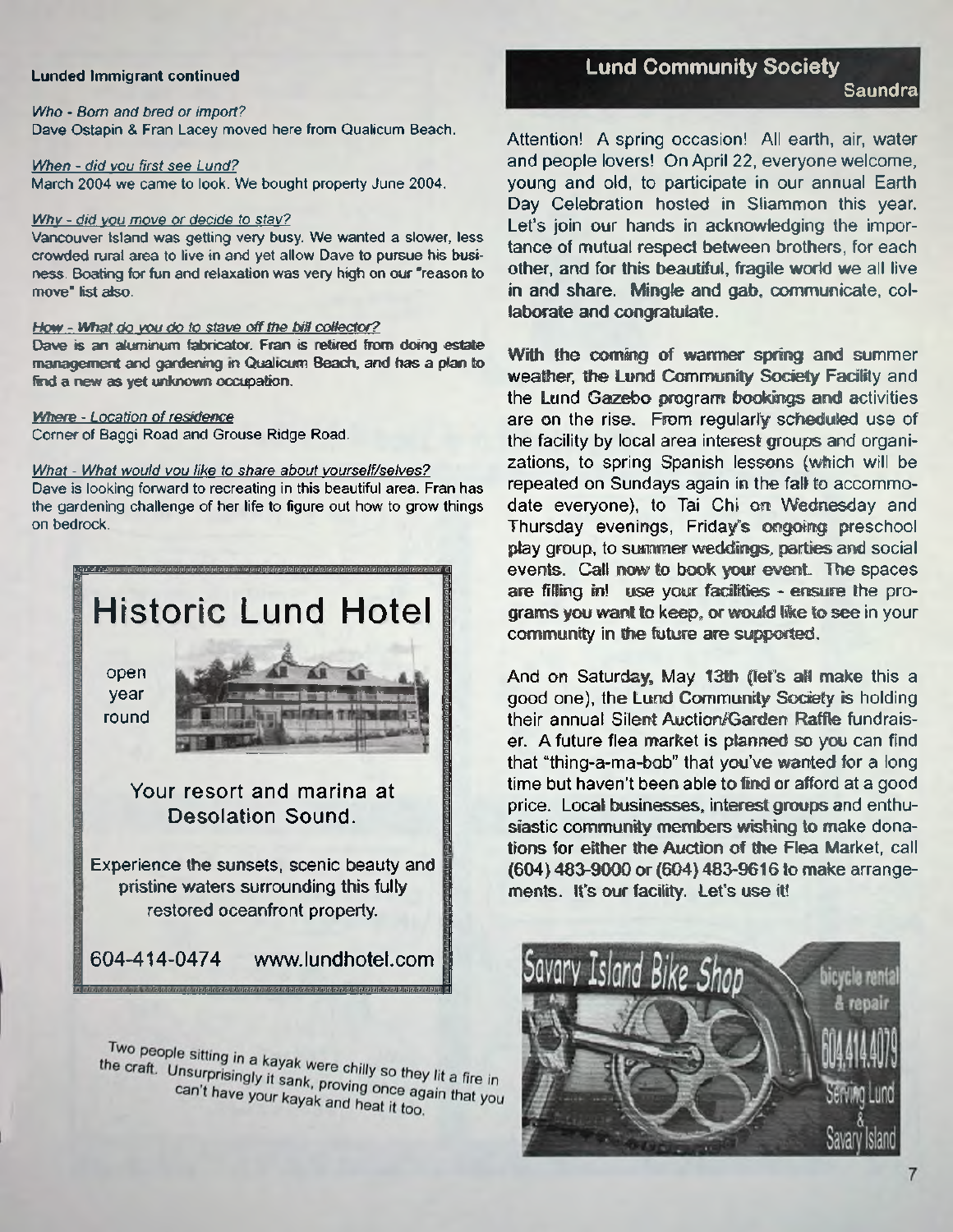# Learn how to play the **Great Highland Bagpipes**

Register now for free lessons. Beginners and accomplished players are welcome.

For more information, or to register, call 604-485-7375.



|                                                                 |  | Chris Matz Construction |  |
|-----------------------------------------------------------------|--|-------------------------|--|
| All aspects of quality construction<br>Over 20 years experience |  |                         |  |

10038 Finn Bay RD. Lund, BC VON 2GO

A couple is lying in bed. The man syas "I am going to make you the happiest woman in the world." The woman replies, "I'll miss you ..."



 $483 - 9605$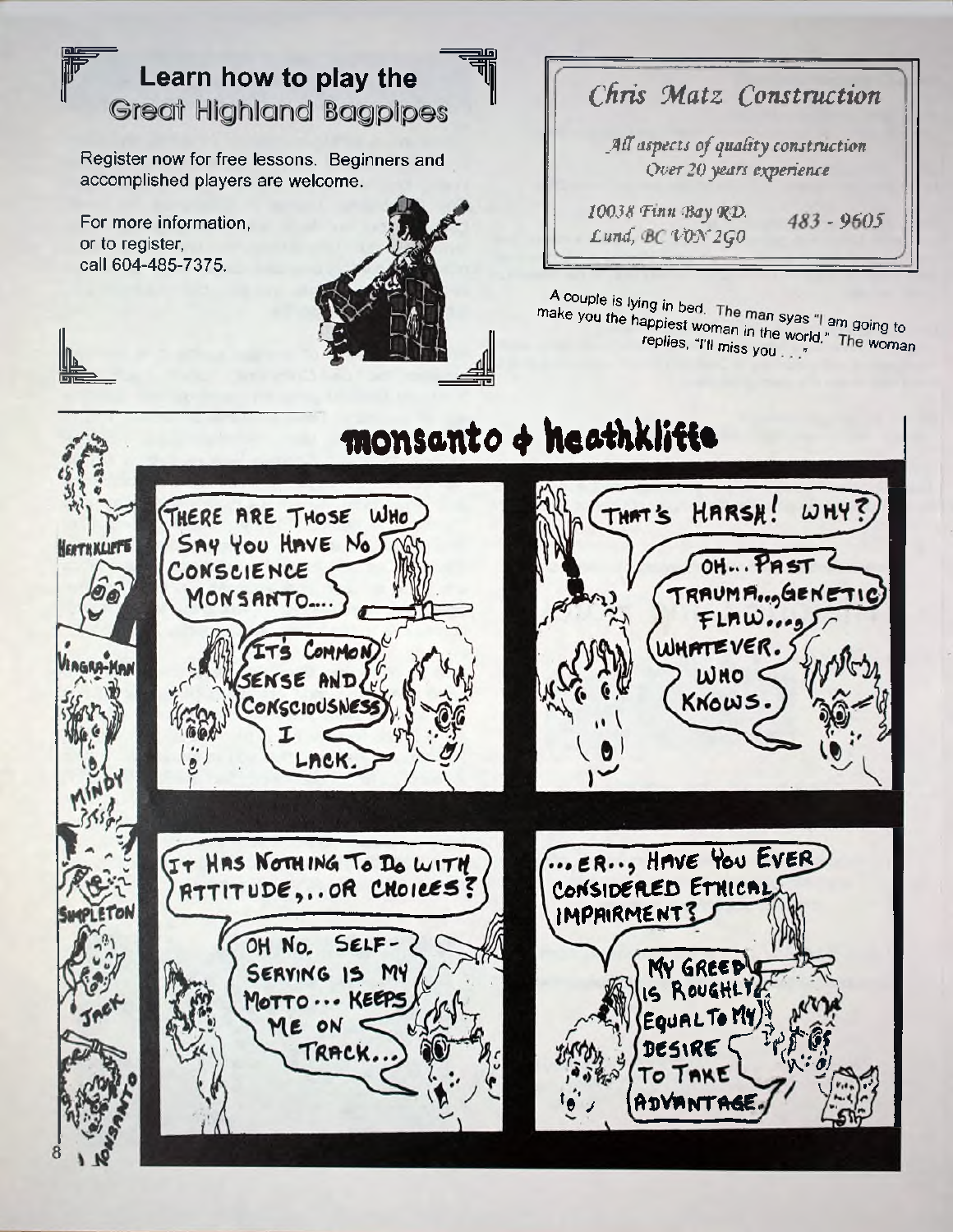# Lund Waterworks **Amanda Zaikow** Improvement District

# **Notice of Annual General Meeting**

# **Saturday, April 22, 2006**

**10am**

### **Lund Hotel**

# *Everyone is welcome to attend.*

#### An Attorney's Advice

1. The next time you order cheques, have only your initials (instead of your first name) and last name put on them. If someone takes your chequebook, they will not know' if you sign, your cheques with just your initials or your first name, but your bank will know.

**2.** Do not sign the back of your credit cards. Instead, put **''PHOTO** ID REQUIRED".

3. When you are writing cheques to pay cm your credit card account, do not put the complete account number on the "For"' or "Re" line. Instead, just put the last four numbers. The credit card company knows the rest of the number, and anyone who might be handling your cheque as it passes through ail the cheque-processing channels will not have access to it.

4. Put your work phone number on your cheques instead of your home phone. If you have a post office box, use that instead of your home address.

5. Place the contents of your wallet on a photocopy machine. Do both sides of each license, credit card, etc. You will know what you had in your wallet and all of the account numbers and phone numbers to call and cancel. Keep the photocopy in a safe place. Also carry a photocopy of your passport when traveling either here or abroad.

6. When you check out of a hotel that uses cards for keys (and they all seem to do that now), do not turn the "keys" in. Take them with your and destroy them. Those little cards have on them all of the information you gave the hotel, including address and credit card numbers and expiration dates. Someone with a card reader can access all that information with no problem.

# **Lund Library**

After months of planning, scheming and organizing, walls are going up in the old primary classroom to create a permanent library and office space.

The wiring is complete, the framing and drywall are done, and mudding and sanding are nearly finished. A new coat of paint on the project, as well as all the interior walls, will spruce up the interior of the Lund Community Centre this spring. Hopefully the books will be hitting the shelves soon.

From the Lund School collection and donations, we have some great books, from 1950s space exploration to recent novels and non-fiction from the high school program. Look for posters for work parties, and a grand opening this spring!

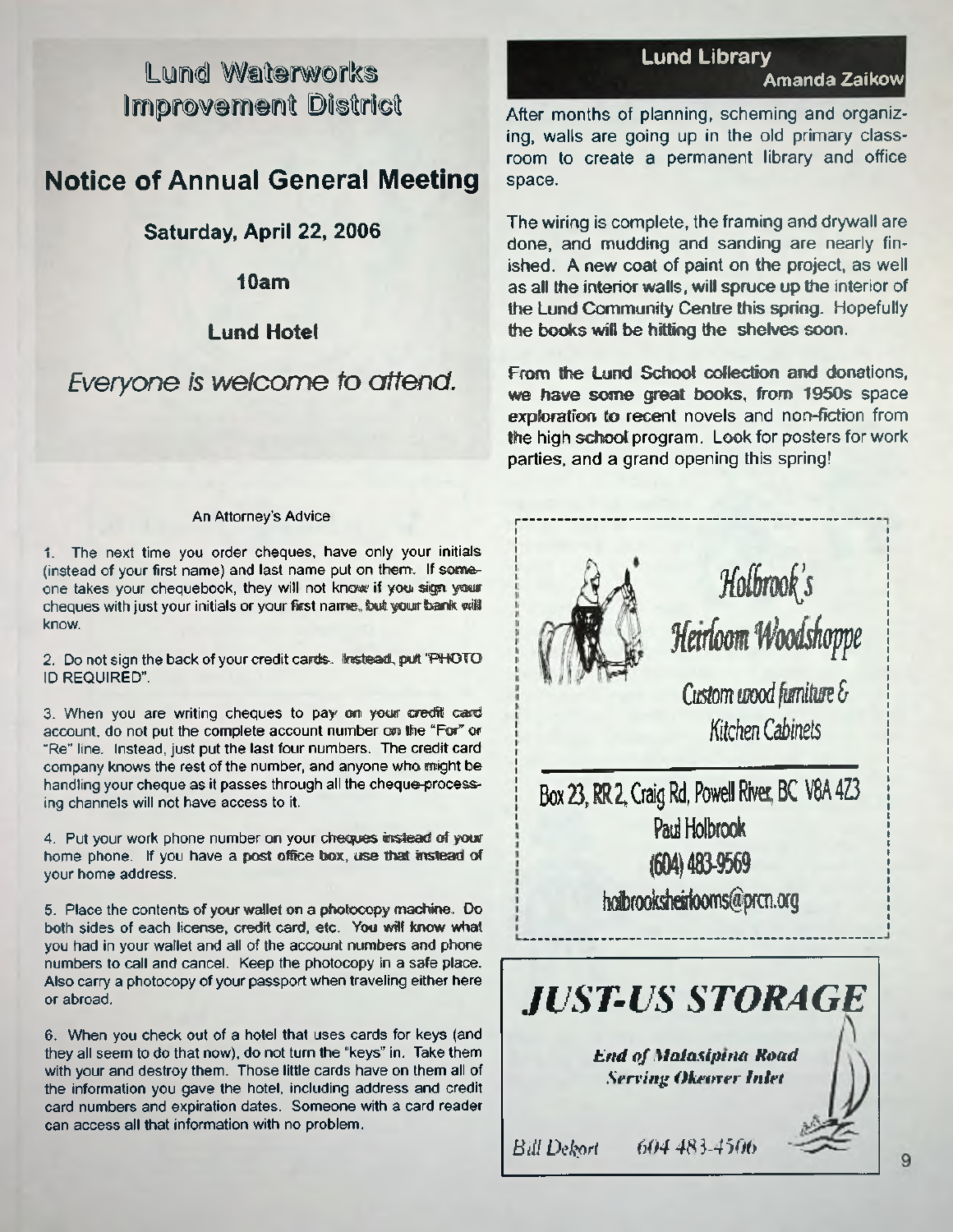

The Lund Play Group is growing and thriving after over a year of operating!

As the group has grown, and the babies turned into toddlers, we have been adding new crafts and activities to keep everybody busy. Some Fridays will find a few mothers sharing ideas and chatting while their babies play on the carpet together; other days we'll have fourteen kids from newborn to age eight crashing trucks, painting, reading, and playing in the sand table while moms, dads, grandparents and friends hold babies and help out.



A major development is that we have been approved for funding by Success by 6, an organization funded by the provincial government, Powell River Credit Union and the United Way. Our isolation in

Lund was a key factor in being eligible for funding. It is difficult for parents to get in to Powell River for playgroups, and it is so important for the little ones in our community to interact and learn to communicate and cooperate with each other. The funds will help us buy new toys and supplies, pay for the room rental, purchase healthy snacks, and pay a wage to the facilitator for setting up, running activities and cleaning up.

We hope to offer courses of interest to locals, such as a "Save That Child" first aid course by St. John's Ambulance. Look for posters at the store when we set dates and times.

The Play Group meets from 11 a.m. to 1 p.m. every Friday at the

Lund Community Centre. We'd love to see more kids and their adults showing up! Call Amanda (604-483-2298) or Ria (604-414-0383) for more information.



**since 1981 Contractor License # 9549 Don Worthen 604 483-9897 Cell 604 483-1497**

A housework-challenged man decided to wash his sweatshirt.<br>Seconds after he stepped into the laundry room, he also his wife Seconds after he stepped into the laundry room, he should to wash his sweatshirt.<br>his wife "What setting do I use on the washing machines"

<sup>it depends",</sup>

He yelled back "University" and the velled back of the state of the state of the state of the state of the state of the state of the state of the state of the state of the state of the state of the state of the state of th

**yelled back University of Oklahoma."**

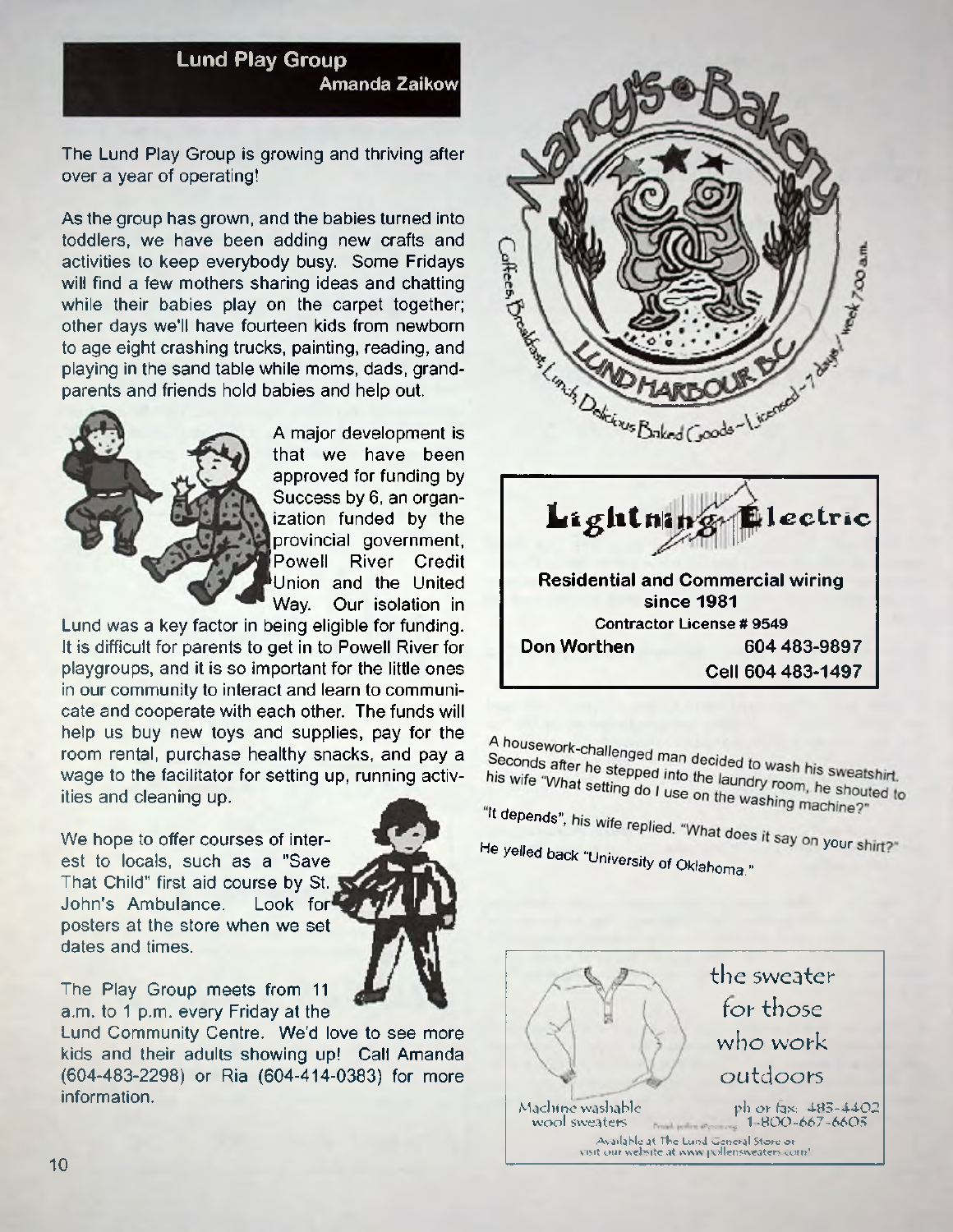# *Be our Guest* at The Magical Dome*.*

**A unique part of Lund's history, minutes from the Harbour. This wilderness forest sanctuary will accommodate your romantic weekend, (or wedding guests) group retreat, hiking, kayaking, rock-climbing or diving excursions, or family holiday.**

**Visit [www.magicaldome.com](http://www.magicaidome.com) or call Phil or Roisin 604-483-9160.**



Phone for reservations and tubramation!

**Phone: (**604**);** 483**-SOT Fas: ((**604**);** 483-4386

"It's just too hot to wear clothes today", Jack says as he<br>stepped out of the shower. "Honey, what do you think the neighbours would think if I mowed the lawn like this?"

"Probably that I married you for your money", she replied.

*E uchre...*

### **every Tuesday at 7:00pm at the Lund Pub.**

It it really does not matter how good a player you are, it illis always a fun night out. Come join in if you want to learn how to play euchre.

# Lund Historical Society

by Ann **Snow**

Plans are underway for the upcoming tourist season. pending permission from the Harbour Board, the Historical Society plans to once again operate the waterwheel building as an Info Booth for visitors to Lund.

Another project being discussed is the possibility of erecting some type of marker indicating the location of the start of Highway 101. Research is being done to determine where and what should be done, then we'll determine how to do it There may be a grant available for this project and this will be investigated.

At our March meeting, we dedided to replace the lighting on the boardwalk with more permanent fixtures which will last longer and be easier to change bulbs that burn out. This will be done over the summer.

The solar panel is working well however it doesn't quite get enough sunlight in the winter to power the batteries. It has been suggested that the waterwheel be used to power the batteries so we'll explore this option. If anyone has any experience setting up such a system and would like to give us a hand, please feel free to contact me at 483- 9220. We'd appreciate the help!